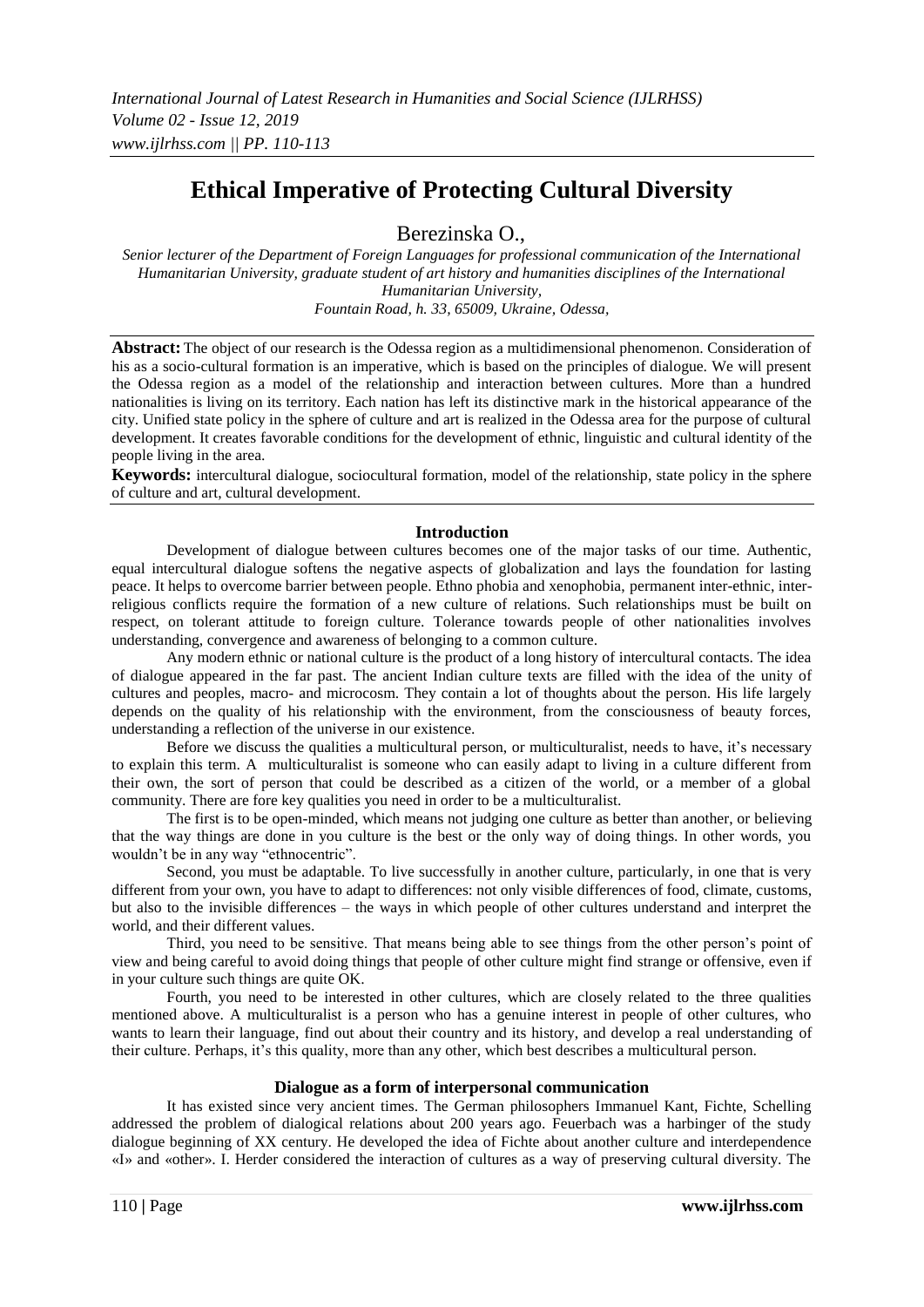#### *International Journal of Latest Research in Humanities and Social Science (IJLRHSS)*

#### *Volume 02 - Issue 12, 2019*

*www.ijlrhss.com || PP. 110-113*

cultural isolation leads to a death of culture. I. Herder believed that the changes should not affect the «core» of culture.

Modern culture is beginning to shift to a new type of human being in the culture. Culture moves to the epicenter of human existence in all spheres of life in the XXI century. There are many modern studies of the interaction of cultures in the social and cultural space. The work of the British political philosopher and sociologist of Polish origin Zygmunt Bauman is interesting in this regard [5]. French philosophy, sociology and cultural studies know Jean Baudrillard [2], who explores the interaction of cultures. Spanish sociologist Manuel Castells is a well-known researcher of socio-cultural space of the city [4].

Scientists are divided into two groups in the study of the interaction of cultures. The first group argues that the story carried in the change of cultures, each of which lives its own, self-contained and isolated life (concepts N. Danilevsky, E. Meyer, Arnold Toynbee, E. Troeltsch, L. Frobenius, and O. Spengler et al.) [7]. The second group supports the idea of a single line of human development, the creation of human culture (concept of J. Herder, V. Solovyov, Voltaire, Kant, G. Lessing, Montesquieu, Karl Jaspers, and others) [6].

#### **Materials and Methods**

The object of our research is the Odessa region as a multidimensional phenomenon. Consideration of his as a socio-cultural education is an imperative, which is based on the principles of dialogue. It is based on the principle of dialogue - between communities, institutions, between the past and the present, the present and the future. The dialogue participants are co-authors of a single process - the formation of a regional model of society as a socio-cultural community [1]. The subject of our study is the interaction of cultures in the socio-cultural space of the Odessa region. It is an environment of innovation activity due to the high level of social and cultural dynamics and mobility. That is the direction of the correct vector of development of region. It is necessary to make it a harmonious cultural environment, comfortable for life and for productive cross-cultural interactions. We will present the Odessa region as a model of the relationship and interaction between cultures.

Settlers from Greece came to the Odessa region in the VI century BC. The Greeks have left a significant mark on the history and architecture of our region. They founded town of Tyre and Nikon on the banks of the Dniester estuary. The Romans conquered the northwestern Black Sea region in the I-III centuries. Gothic tribes came from the northwest in the III century [3]. The Huns have replaced them in the IV century.

Complex inter-ethnic interactions occur on the territory of Odessa region as a result of these historical interactions. Different ethnic groups are formed by the intersection of the enclave cells with multi-ethnic population. Odessa region became a zone of difficult ethnic interactions. What was happened as a result of these events? There is a process of convergence of diverse social and cultural groups and their transformation into a single territorial unit with a common national identity. There is a partial assimilation. Ethnic group endows its culture in favor of the cultural environment only partially, giving up any one of the areas of his life. For example, representatives of the relevant ethnic group are guided by the norms and requirements of a foreign environment for the work. But they stick to follow the rules for its traditional ethnic culture at home, in a familiar environment. This communication is accompanied by the adoption of a second language and the established norms of behavior, but does not affect the foundations of another culture and way of life.

Intercultural dialogue has an important role to play in this regard. It allows us to prevent ethnic, religious, linguistic and cultural divides. It enables us to move forward together, to deal with our different identities constructively and democratically on the basis of shared universal values [8]. Odessa is a shining example of the colorful diversity of the nations and the cultures, the intercultural dialogue of the model of a new type. More than a hundred nationalities is living on its territory. Each nation has left its distinctive mark in the historical appearance of the city. We see the result of interweaving the diverse cultures, traditions and lifestyles. We can see the outward appearance of Odessa. We hear the special «language» in Odessa. We feel a special mentality and the characteristic humor. «Odessa ethnos» is a kaleidoscope of nationalities. Unified state policy in the sphere of culture and art is realized in the Odessa area for the purpose of cultural development. It is aimed at preserving the cultural potential of the region. It is aimed at the revival and development of Ukrainian national culture and language, cultural traditions of the region. It creates favorable conditions for the development of ethnic, linguistic and cultural identity of the people living in the area. It helps educate youth.

The author gives a clear preference to qualitative methods of sociological research: not traditional questionnaires are used, but the technique of in-depth interviews and "oral history". The application of such a methodology is especially justified precisely when working on similar topics, since it allows you to penetrate deeper into the subtle areas of the "worldview", self-awareness, human identity, where the "head-on" questions of questionnaires and methods of mathematical statistics are often powerless. In general, the introduction of real people, their unique experience, and their "voices" into the text of life stories is an attractive feature of the topic under consideration.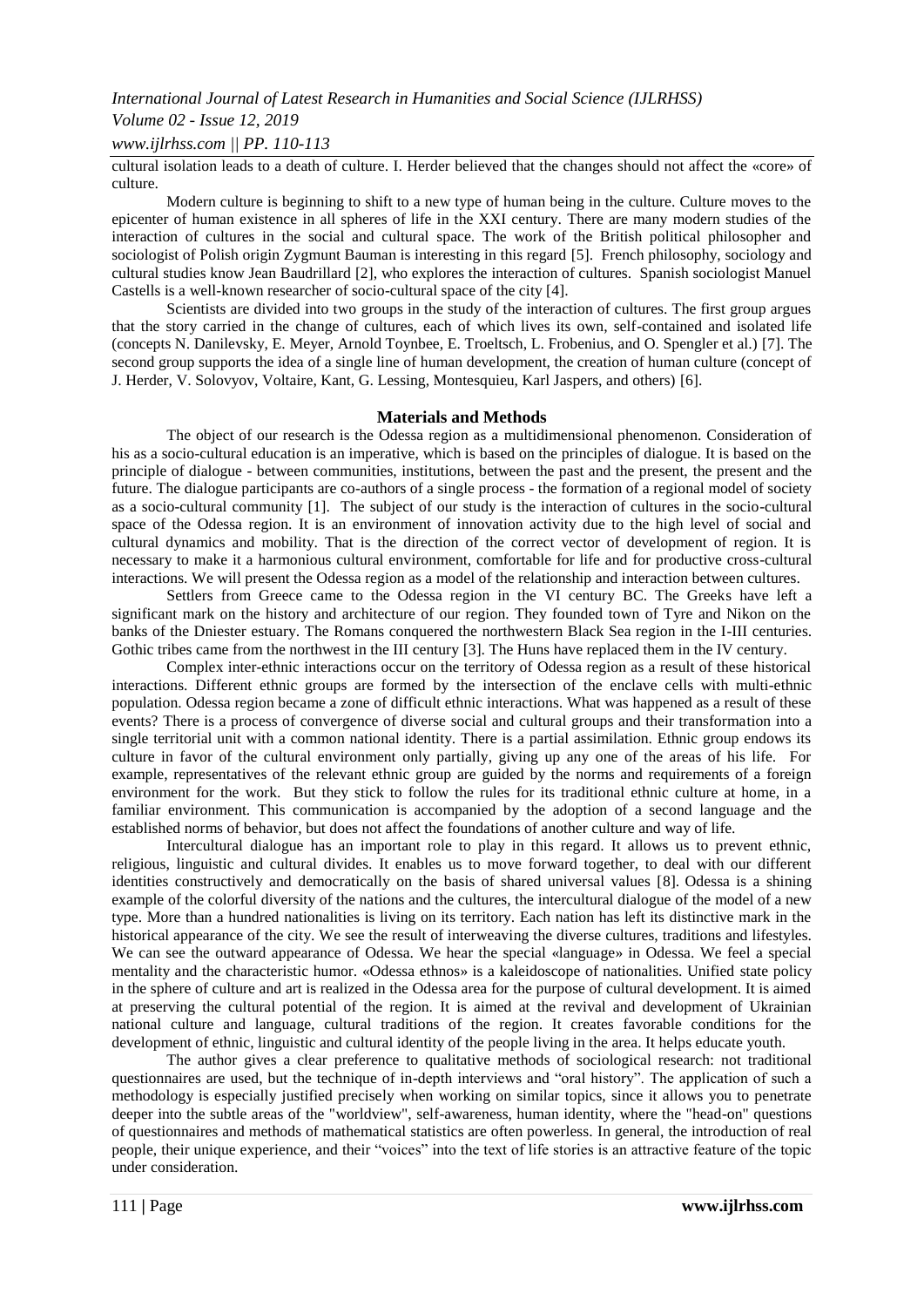*International Journal of Latest Research in Humanities and Social Science (IJLRHSS)*

*Volume 02 - Issue 12, 2019 www.ijlrhss.com || PP. 110-113*

# **Results and Discussion**

The synthesis of cultures will be possible in the world, because each of them performs the same function, serves for same purposes and develops according to the same laws. National cultures are independent, autonomous and equivalent in their essence. They are coordinated with the specifics of the process of globalization. The main goal, which is to be implemented in such a way, is a consistent and non-violent familiarity with each other, with the best examples of mass culture. It is the main task on the way. In our view, it is very important to recognition of the kinship and an identity. It is important to be able to see and feel the hidden, unseen, that which is hidden from the eyes, but always defines the sought identity.

# **Conclusion**

Our conclusion is simple. The defense of cultural diversity is an ethical imperative. Culture is inseparable from respect for human dignity, tolerance for the conduct of intercultural dialogue of the new type. Artists, researchers and active citizens from Ukraine have joined the Year of Cultural Heritage in Europe and successfully implemented a number of projects that will preserve cultural heritage.

The identity of Ukrainians includes many elements and components of a multinational society in which they were born and raised. Thus, including a new culture of the environment, identity does not have hard boundaries and is constantly replenished, a new culture is created, which is called hybrid culture, that is, without hard boundaries. Many emigrants, regardless of their residence time in Ukraine, note that, despite being completely immersed in the local culture for a long time, they feel the "core" of several cultures, which is considered the dominant factor shaping their identity.

# **Suggestions for Policy Implication**

▪ The importance of cultural heritage is not only about preserving identity and history. Cultural heritage shapes our personality and defines everyday life;

▪ culture is a source of inclusive growth and contributes to job creation. And in recent years, despite the economic uncertainty, international trade in works of art has only grown;

▪ national traditions, ceremonies, cuisine, art carry no less information about a country than its political course or geographical location;

▪ cultural heritage is of universal value, being an important expression of cultural diversity, so preserving and passing it on to future generations is crucial;

▪ the growing number of mixed marriages today is an objective and natural phenomenon. The descendants of mixed marriages are in the spotlight, which affects the formation of their ethnic identity;

▪ ethnic emigration is inextricably linked with issues of self-identification, with the acceptance or rejection of one's nationality, with how a person feels in a multinational state.

# **End notes**

A lot has been written about cultural dialogue. In addition to scientific articles, journalism columns, documentaries movies, the list of books is endless. For the choice of reading, you can see The dispute of civilizations and the dialogue of cultures (2014) Pomeranz (Moscow: University Book publishing house), Phenomenon of Ukrainians (2013), Semenuk (Philosophical and political articles (1999)), Searching for National Identity: Philosophical and Political Articles (1999), Habermas (Donetsk: Donbass).

**Acknowledgment:** The author thanks for the interest in this study and for providing feedback on it. In addition, the author thanks Ms. Ovchinnikova, International Humanitarian University, Odessa, Mr. Sheiko, Kharkov State Academy of Culture for sharing their knowledge related to the study of the topic.